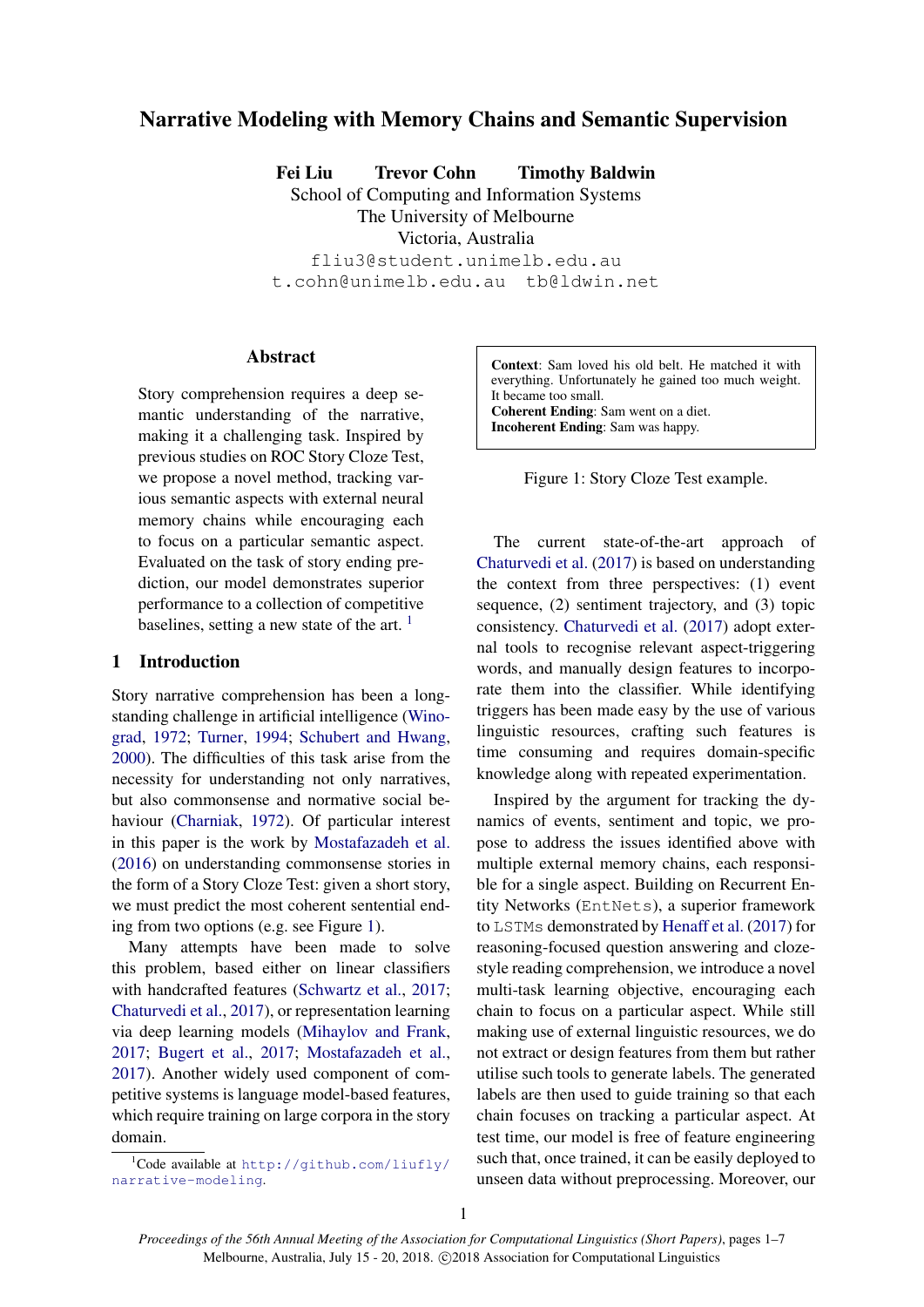approach also differs in the lack of a ROC Stories language model component, eliminating the need for large, domain-specific training corpora.

Evaluated on the task of Story Cloze Test, our model outperforms a collection of competitive baselines, achieving state-of-the-art performance under more modest data requirements.

## 2 Methodology

In the story cloze test, given a story of length L, consisting of a sequence of context sentences  ${\bf c} = \{c_1, c_2, \ldots, c_L\}$ , we are interested in predicting the coherent ending to the story out of two ending options  $o_1$  and  $o_2$ . Following previous studies [\(Schwartz et al.,](#page-6-3) [2017\)](#page-6-3), we frame this problem as a binary classification task. Assuming  $o_1$  and  $o_2$  are the logical and inconsistent endings respectively with their associated labels being  $y_1$  and  $y_2$ , we assign  $y_1 = 1$  and  $y_2 = 0$ . At test time, given a pair of possible endings, the system returns the one with the higher score as the prediction. In this section, we first describe the model architecture and then detail how we identify aspect-triggering words in text and incorporate them in training.

#### 2.1 Proposed Model

First, to take neighbouring contexts into account, we process context sentences and ending options at the word level with a bi-directional gated recur-rent unit ("Bi-GRU": [Chung et al.](#page-5-6) [\(2014\)](#page-5-6)):  $\vec{h}_i$  =  $\overrightarrow{GRU}(w_i, \overrightarrow{h}_{i-1})$  where  $w_i$  is the embedding of the  $i$ -th word in the story or ending option. The backward hidden representation  $\overline{h}_i$  is computed analogously but with a different set of GRU parameters. We simply take the sum  $h_i = \overrightarrow{h}_i + \overleftarrow{h}_i$ as the representation at time  $i$ . An ending option, denoted o, is represented by taking the sum of the final states of the same Bi-GRU over the ending option word sequence.

This representation is then taken as input to a Recurrent Entity Network ("EntNet": [Henaff](#page-5-5) [et al.](#page-5-5) [\(2017\)](#page-5-5)), capable of tracking the state of the world with external memory. Developed in the context of machine reading comprehension, EntNet maintains a number of "memory chains" — one for each entity — and dynamically updates the representations of them as it progresses through a story. Here, we borrow the concept of "entity" and use each chain to track a unique aspect. An illustration of EntNet is provided in Figure [2.](#page-1-0)



<span id="page-1-0"></span>Figure 2: Illustration of EntNet with a single memory chain at time i.  $\phi$  and  $\sigma$  represent Equa-tions [1](#page-1-1) and [2,](#page-1-2) while circled nodes  $L, C, \odot$  and + depict the location, content terms, Hadamard product, and addition, resp.

Memory update candidate. At every time step i, the internal memory update candidate  $\overrightarrow{m}_{i}^{j}$  $\frac{J}{i}$  for the  $j$ -th memory chain is computed as:

<span id="page-1-1"></span>
$$
\overrightarrow{\widetilde{\boldsymbol{m}}}_{i}^{j} = \phi(\overrightarrow{\boldsymbol{U}}\overrightarrow{\boldsymbol{m}}_{i-1}^{j} + \overrightarrow{\boldsymbol{V}}\boldsymbol{k}^{j} + \overrightarrow{\boldsymbol{W}}\boldsymbol{h}_{i}) \qquad (1)
$$

where  $k^j$  is the embedding for the j-th entity (key),  $\overrightarrow{U}$ ,  $\overrightarrow{V}$  and  $\overrightarrow{W}$  are trainable parameters, and  $\phi$  is the parametric ReLU [\(He et al.,](#page-5-7) [2015\)](#page-5-7).

Memory update. The update of each memory chain is controlled by a gating mechanism:

<span id="page-1-2"></span>
$$
\overrightarrow{g}_i^j = \sigma(\boldsymbol{h}_i \cdot \boldsymbol{k}^j + \boldsymbol{h}_i \cdot \overrightarrow{m}_{i-1}^j)
$$
 (2)

$$
\overrightarrow{\mathbf{m}}_{i}^{j} = \overrightarrow{\mathbf{m}}_{i-1}^{j} + \overrightarrow{g}_{i}^{j} \odot \overrightarrow{\mathbf{m}}_{i}^{j}
$$
 (3)

where  $\odot$  denotes Hadamard product (resulting in the unnormalised memory representation  $\stackrel{\cdots}{\stackrel{\rightarrow}{m}}_{i}^{j}$  $\binom{j}{i}$ and  $\sigma$  is the sigmoid function. The gate  $\overrightarrow{g}_i^j$  $\frac{J}{i}$  controls how much the memory chain should be updated, a decision factoring in two elements: (1) the "location" term, quantifying how related the current input  $h_i$  (the output of the Bi-GRU at time i) is to the key  $k^j$  of the entity being tracked; and (2) the "content" term, measuring the similarity between the input and the current state  $\vec{m}_{i-1}^j$  of the entity tracked by the  $j$ -th memory chain.

Normalisation. We normalise each memory representation:  $\vec{m}_i^j = \vec{m}_i^j$  $\frac{j}{i}/\|\overset{\rightarrow}{m}_{i}^{j}\rangle$  $\frac{i}{i}$  where  $\|\vec{m}_{i}^{j}\|$  $\frac{\partial}{\partial i}$ || denotes the Euclidean norm of  $\frac{-i}{\hat{m}_{i}^{j}}$  $i<sub>i</sub>$ . In doing so, we allow the model to forget in the sense that, as  $\overrightarrow{m}_{i}^{j}$ is constrained to be lying on the surface of the unit sphere, adding new information carried by  $\vec{m}_{i}^{j}$  $\frac{\jmath}{i}$  and then performing normalisation inevitably causes forgetting in that the cosine distance between the original and updated memory decreases.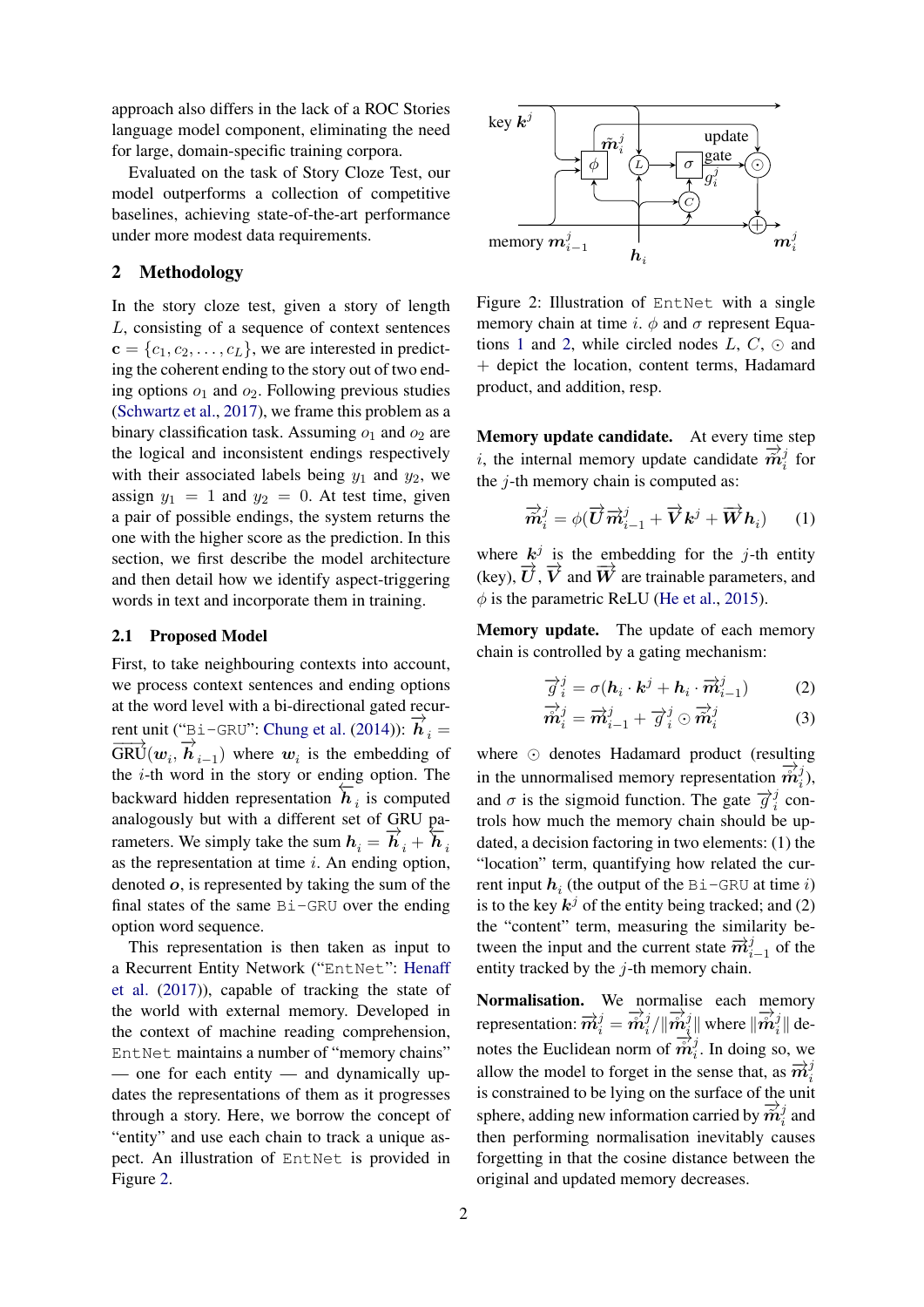Bi-directionality. In contrast to EntNet, we apply the above steps in both directions, scanning a story both forward and backward, with arrows denoting the processing direction.  $\overleftarrow{m}_i^j$  is computed analogously to  $\overrightarrow{m}_i^j$  but with a different set of parameters, and  $m_i^j = \overrightarrow{m}_i^j + \overleftarrow{m}_i^j$ . We further define  $g_i^j$  $i$  to be the average of the gate values of both directions at time  $i$  for the  $j$ -th chain:

$$
g_i^j = (\overrightarrow{g}_i^j + \overleftarrow{g}_i^j)/2 \tag{4}
$$

which will be used for semantic supervision.

**Final classifier.** The final prediction  $\hat{y}$  to an ending option given its context story is performed by incorporating the last states of all memory chains in the form of a weighted sum  $u$ :

$$
p^j = \text{softmax}((\mathbf{k}^j)^\top \mathbf{W}_{att} \mathbf{o}) \tag{5}
$$

$$
\mathbf{u} = \sum_{j} p^{j} \mathbf{m}_{T}^{j} \tag{6}
$$

where  $T$  denotes the total number of words in a story and  $W_{att}$  is a trainable weight matrix. We then transform  $u$  to get the final prediction:

$$
\hat{y} = \sigma(\boldsymbol{R}\phi(\boldsymbol{H}\boldsymbol{u}+\boldsymbol{o}))\tag{7}
$$

where  $R$  and  $H$  are trainable weight matrices.

# 2.2 Semantically Motivated Memory Chains

In order to encourage each chain to focus on a particular aspect, we supervise the activation of each update gate (Equation [2\)](#page-1-2) with binary labels. Intuitively, for the sentiment chain, a sentimentbearing word (e.g. *amazing*) receives a label of 1, allowing the model to open the gate and therefore change the internal state relevant to this aspect, while a neutral one (e.g. *school*) should not trigger the activation with an assigned label of 0. To achieve this, we use three memory chains to independently track each of: (1) event sequence, (2) sentiment trajectory, and (3) topical consistency. To supervise the memory update gates of these chains, we design three sequences of binary labels:  $l^j = \{l_1^j$  $\{j_1, l_2^j, \ldots, l_T^j\}$  for  $j \in [1, 3]$  representing event, sentiment, and topic, and  $l_i^j \in \{0, 1\}$ . The label at time  $i$  for the  $j$ -th aspect is only assigned a value of 1 if the word is a trigger for that particular aspect:  $l_i^j = 1$ ; otherwise  $l_i^j = 0$ . During training, we utilise such sequences of binary labels to supervise the memory update gate activations of each chain. Specifically, each chain is encouraged

|                      | Ricky fell while hiking in the woods |  |  |  |
|----------------------|--------------------------------------|--|--|--|
| Event                |                                      |  |  |  |
| $1$ <i>Sentiment</i> |                                      |  |  |  |
| $1^{Topic}$          |                                      |  |  |  |

<span id="page-2-0"></span>Table 1: An example of the linguistically motivated memory chain supervision binary labels.

<span id="page-2-2"></span>to open its gate only when it sees a trigger bearing information semantically sensitive to that particular aspect. Note that at test time, we do not apply such supervision. This effectively becomes a binary tagging task for each memory chain independently and results in individual memory chains being sensitive to only a specific set of triggers bearing one of the three types of signals.

While largely inspired by [Chaturvedi et al.](#page-5-2) [\(2017\)](#page-5-2), our approach differs in how we extract and use such features. Also note that, while still making use of external linguistic resources to detect trigger words, our approach lets the memory chains decide how such words should influence the final prediction, as opposed to the handcrafted conditional probability features of [Chaturvedi et al.](#page-5-2) [\(2017\)](#page-5-2).

<span id="page-2-1"></span>To identify the trigger words, we use external linguistic tools, and mark trigger words for each aspect with a label of 1. An example is presented in Table [1,](#page-2-0) noting that the same word can act as trigger for multiple aspects.

Event sequence. We parse each sentence into its FrameNet representation with SEMAFOR [\(Das](#page-5-8) [et al.,](#page-5-8) [2010\)](#page-5-8), and identify each frame target (word or phrase tokens evoking a frame).

Sentiment trajectory. Following [Chaturvedi](#page-5-2) [et al.](#page-5-2) [\(2017\)](#page-5-2), we utilise a pre-compiled list of sentiment words [\(Liu et al.,](#page-5-9) [2005\)](#page-5-9). To take negation into account, we parse each sentence with the Stanford Core NLP dependency parser [\(Manning et al.,](#page-5-10) [2014;](#page-5-10) [Chen and Manning,](#page-5-11) [2014\)](#page-5-11) and include negation words as trigger words.

Topical consistency. We process each sentence with the Stanford Core NLP POS tagger and identify nouns and verbs, following [Chaturvedi](#page-5-2) [et al.](#page-5-2) [\(2017\)](#page-5-2).

#### 2.3 Training Loss

In addition to the cross entropy loss of the final prediction of right/wrong endings, we also take into account the memory update gate supervision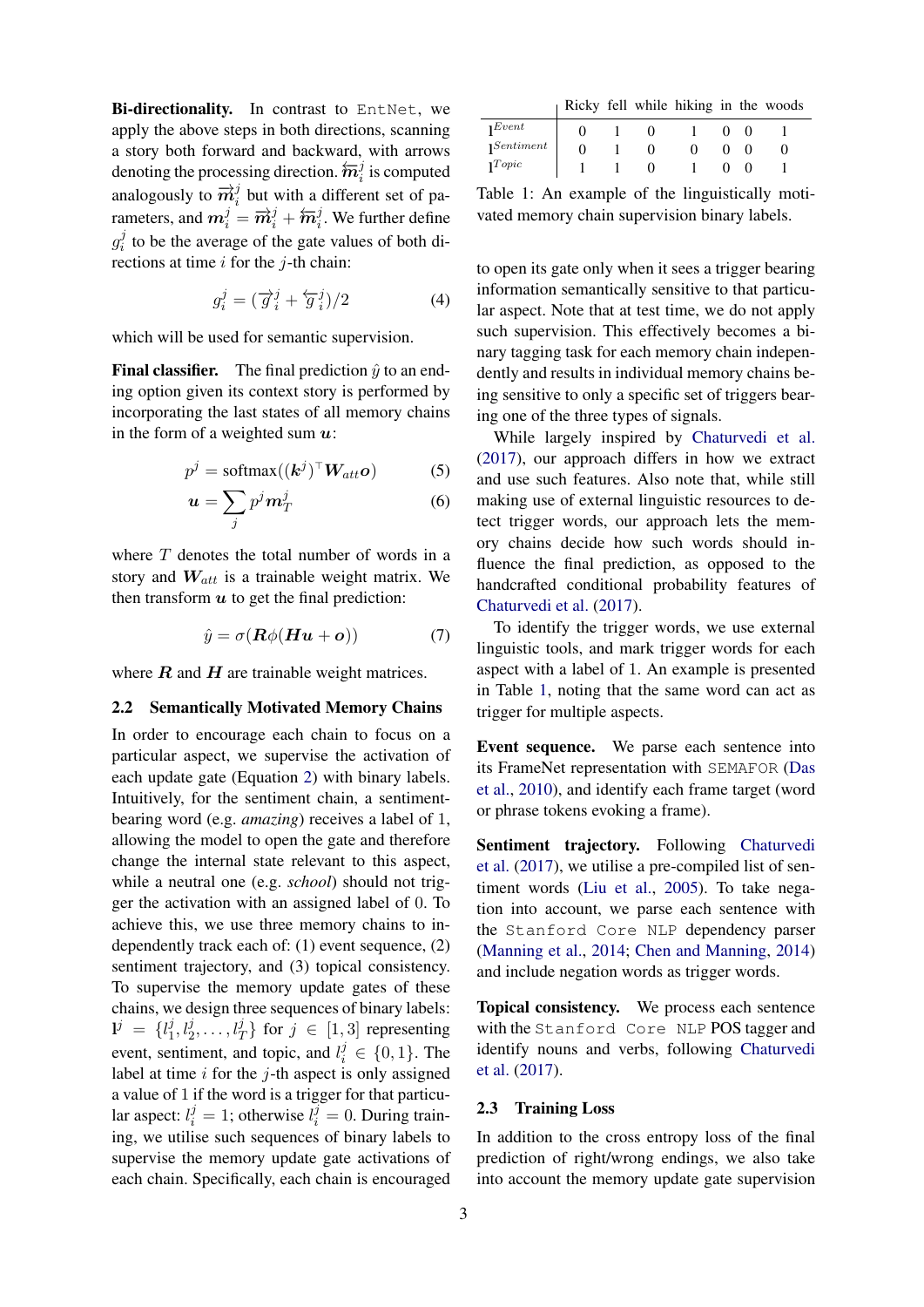of each chain by adding the second term. More formally, the model is trained to minimise the loss:

$$
\mathcal{L} = \text{XEntropy}(y, \hat{y}) + \alpha \sum_{i,j} \text{XEntropy}(l_i^j, g_i^j)
$$

where  $\hat{y}$  and  $g_i^j$  $i<sup>j</sup>$  are defined in Equations [7](#page-2-1) and [4](#page-2-2) respectively,  $y$  is the gold label for the current ending option *o*, and  $l_i^j$  $i$  is the semantic supervision binary label at time  $i$  for the  $j$ -th memory chain. In our experiments, we empirically set  $\alpha$  to 0.5 based on development data.

### 3 Experiments

### 3.1 Experimental Setup

Dataset. To test the effectiveness of our model, we employ the Story Cloze Test dataset of [Mostafazadeh et al.](#page-5-1) [\(2016\)](#page-5-1). The development and test set each consist of 1,871 4-sentence stories, each with a pair of ending options. Consistent with previous studies, we split the development set into a training and validation set (for early stopping), resulting in 1,683 and 188 in each set, resp. Note that while most current approaches make use of the much larger training set, comprised of 100K 5 sentence ROC stories (with coherent endings only, also released as part of the dataset) to train a language model, we make no use of this data.

Model configuration. We initialise our model with word2vec embeddings (300-D, pre-trained on 100B Google News articles, not updated during training: [Mikolov et al.](#page-5-12) [\(2013a,](#page-5-12)[b\)](#page-5-13)). In addition to the three supervised chains, we also add a "free" chain, unconstrained to any semantic aspect.

Training is carried out over 200 epochs with the FTRL optimiser [\(McMahan et al.,](#page-5-14) [2013\)](#page-5-14) and a batch size of 128 and learning rate of 0.1. We use the following hyper-parameters for weight matrices in both directions:  $\mathbf{R} \in \mathbb{R}^{300\times1}$ ,  $\mathbf{H}, \mathbf{U}, \mathbf{V}, \mathbf{W}$ are all matrices of size  $\mathbb{R}^{300\times300}$ , and hidden size of the Bi-GRU is 300. Dropout is applied to the output of  $\phi$  in the final classifier (Equation [7\)](#page-2-1) with a rate of 0.2. Moreover, we employ the technique introduced by [Gal and Ghahramani](#page-5-15) [\(2016\)](#page-5-15) where the same dropout mask is applied at every step to the input  $w_i$  to the Bi-GRU and the input  $h_i$  to the memory chains with rates of 0.5 and 0.2 respectively. Lastly, to curb overfitting, we regularise the last layer (Equation [7\)](#page-2-1) with an  $L_2$  penalty on its weights:  $\lambda$ || R|| where  $\lambda = 0.001$ .

| Model                  | Acc. | <b>SD</b> |
|------------------------|------|-----------|
| DSSM                   | 58.5 |           |
| TBMIHAYLOV             | 72.8 |           |
| <b>MSAP</b>            | 75.2 |           |
| <b>HCM</b>             | 77.6 |           |
| EntNet t               | 77.6 | $\pm 0.5$ |
| Our model <sup>+</sup> | 78.5 | $\pm 0.5$ |

<span id="page-3-2"></span>Table 2: Performance on the Story Cloze test set. **Bold** = best performance,  $\dagger$  = ave. accuracy over 5 runs,  $SD =$  standard deviation, " $\cdots$ " = not reported.

Evaluation. Following previous studies, we evaluate the performance in terms of coherent ending prediction accuracy:  $\frac{\text{\#correct}}{\text{\#total}}$ . Here, we report the average accuracy over 5 runs with different random seeds. Echoing [Melis et al.](#page-5-16) [\(2018\)](#page-5-16), we also observe some variance in model performance even if training is carried out with the same random seed, which is largely due to the non-deterministic ordering of floating-point operations in our environment (Tensorflow [\(Abadi et al.,](#page-5-17) [2015\)](#page-5-17) with a single GPU). Therefore, to account for the randomness, we further train our model 5 times for each random seed and select the model with the best validation performance.

We benchmark against a collection of strong baselines, including the top-3 systems of the 2017 LSDSem workshop shared task [\(Mostafazadeh](#page-6-4) [et al.,](#page-6-4) [2017\)](#page-6-4): MSAP [\(Schwartz et al.,](#page-6-3) [2017\)](#page-6-3), HCM [\(Chaturvedi et al.,](#page-5-2) [2017\)](#page-5-2) [2](#page-3-0) , and TBMIHAYLOV [\(Mihaylov and Frank,](#page-5-3) [2017\)](#page-5-3). The first two primarily rely on a simple logistic regression classifier, both taking linguistic and probability features from a ROC Stories domain-specific neural language model. TBMIHAYLOV is LSTMbased; we also include DSSM [\(Mostafazadeh et al.,](#page-5-1) [2016\)](#page-5-1). We additionally implement a bi-directional EntNet [\(Henaff et al.,](#page-5-5) [2017\)](#page-5-5) with the same hyper-parameter settings as our model and no se-mantic supervision.<sup>[3](#page-3-1)</sup>

#### 3.2 Results and Discussion

The experimental results are shown in Table [2.](#page-3-2)

State-of-the-art results. Our model outperforms a collection of strong baselines, setting a new state of the art. Note that this is achieved with-

<span id="page-3-0"></span><sup>&</sup>lt;sup>2</sup>We take the performance reported in a subsequent paper, 3.2% better than the original submission to the shared task.

<span id="page-3-1"></span> $3$ EntNet is also subject to the same model selection criterion described above.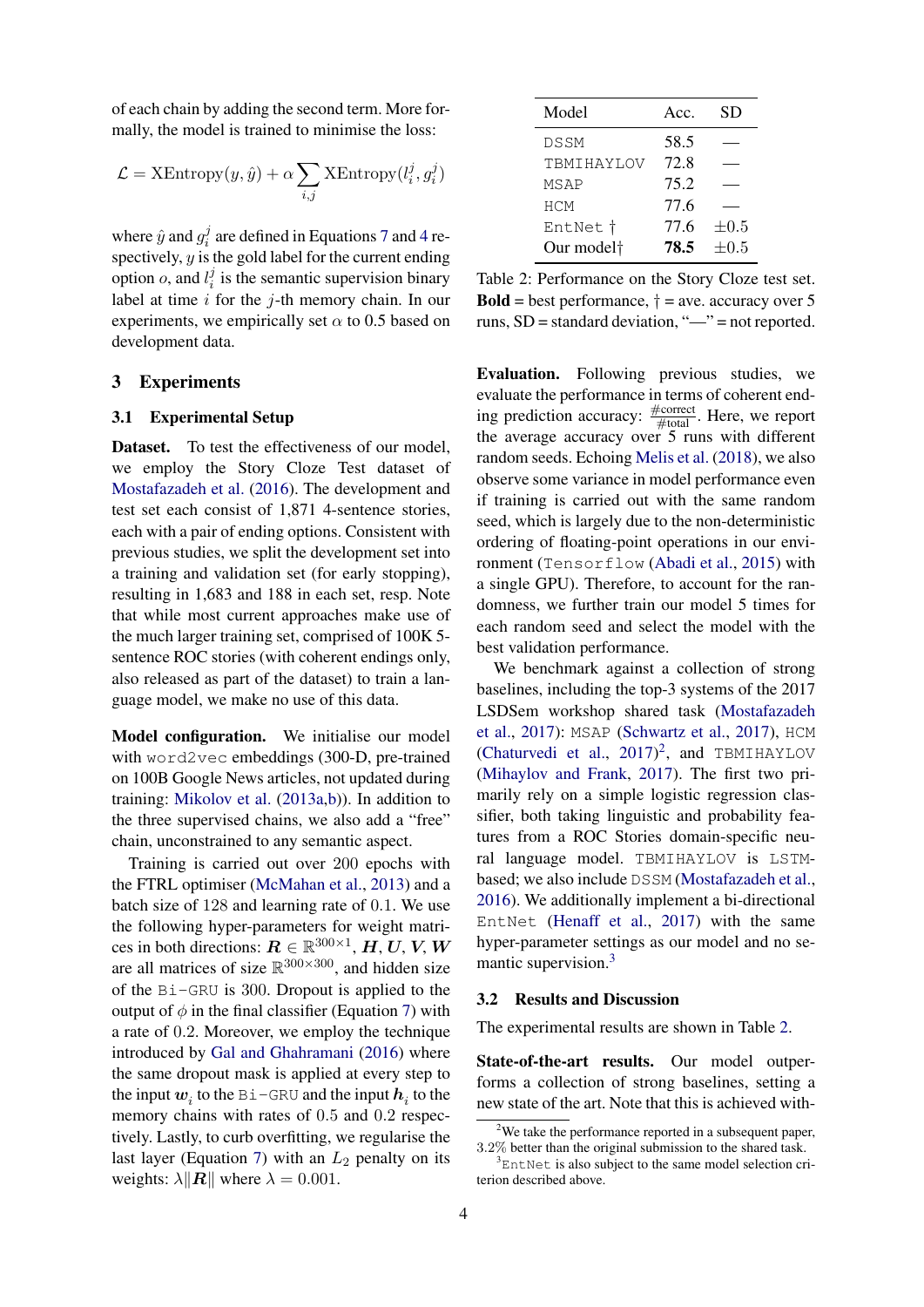

<span id="page-4-0"></span>Figure 3: t-SNE scatter plot of aspect-triggering words (output representations  $h_i$  by Bi-GRU, 500 randomly sampled from each aspect) and the learned keys. EntNet (left) vs. our model (right). Best viewed in colour.

out any external linguistic resources at test time or domain-specific language model-based probability features, highlighting the effectiveness of the proposed model.

**EntNet** vs. our model. We see clear improvements of the proposed method over EntNet, an absolute gain of 0.9% in accuracy. This validates the hypothesis that encouraging each memory chain to focus on a unique, well-defined aspect is beneficial.

Discussion. To better understand the benefits of the proposed method, we visualise the learned word representations (output representation of the <code>Bi–GRU</code>,  $\boldsymbol{h}_i$ ) and keys between <code>EntNet</code> and our model in Figure [3.](#page-4-0) With EntNet, while sentiment words form a loose cluster, words bearing event and topic signal are placed in close proximity and are largely indistinguishable. With our model, on the other hand, the degree of separation is much clearer. The intersection of a small portion of the event and topic groups is largely due to the fact that both aspects include verbs. Another interesting perspective is the location of the automatically learned keys (displayed as diamonds): while all the keys with EntNet end up overlapping, indicating little difference among them, the keys learned by our method demonstrate semantic diversity, with each placed within its respective cluster. Note that the free key is learned to complement the event key, a difficult challenge given the two disjoint clusters.

Ablation study. We further perform a ablation study to analyse the utility of each component in Table [3.](#page-4-1) The uni-directional variant, with its performance down to 77.8, is inferior to its bi-

| Model                     | Acc  | SD.       |
|---------------------------|------|-----------|
| Our model                 | 78.5 | $\pm 0.5$ |
| -bi-directionality        | 77.8 | $\pm 0.7$ |
| —all semantic supervision | 77.6 | $\pm 0.5$ |
| -event sequence           | 78.7 | $\pm 0.2$ |
| -sentiment trajectory     | 75.9 | $\pm 0.4$ |
| -topical consistency      | 77.3 | $\pm 0.4$ |
| —free chain               | 77.0 | $+0.4$    |

<span id="page-4-1"></span>Table 3: Ablation study. Average accuracy over 5 runs on the Story Cloze test set (all subject to the same model selection criterion as our model). Bold: best performance. SD: standard deviation.

directional cousin. Removing all semantic supervision (resulting in 4 free memory chains) is also damaging to the accuracy (dropping to 77.6). Among the different types of semantic supervision, we see various degrees of performance degradation, with removing sentiment trajectory being the most detrimental, reflecting its value to the task. Interestingly, we observe improvement when removing event sequence supervision from consideration. We suspect that this is mainly due to the noise introduced by the rather inaccurate FrameNet representation output of SEMAFOR  $(F_1 = 61.4\%$  in frame identification as reported in [Das et al.](#page-5-8) [\(2010\)](#page-5-8)). While it is possible that replacing SEMAFOR with the SemLM approach (with the extended frame definition to include explicit discourse markers, e.g. *but*) in [Peng and Roth](#page-6-5) [\(2016\)](#page-6-5) and [Chaturvedi et al.](#page-5-2) [\(2017\)](#page-5-2) may potentially reduce the amount of noise, we leave this exercise for future work.

# 4 Conclusion

In this paper, we have proposed a novel model for tracking various semantic aspects with external memory chains. While requiring less domainspecific training data, our model achieves stateof-the-art performance on the task of ROC Story Cloze ending prediction, beating a collection of strong baselines.

# Acknowledgments

We thank the anonymous reviewers for their valuable feedback, and gratefully acknowledge the support of Australian Government Research Training Program Scholarship. This work was also supported in part by the Australian Research Council.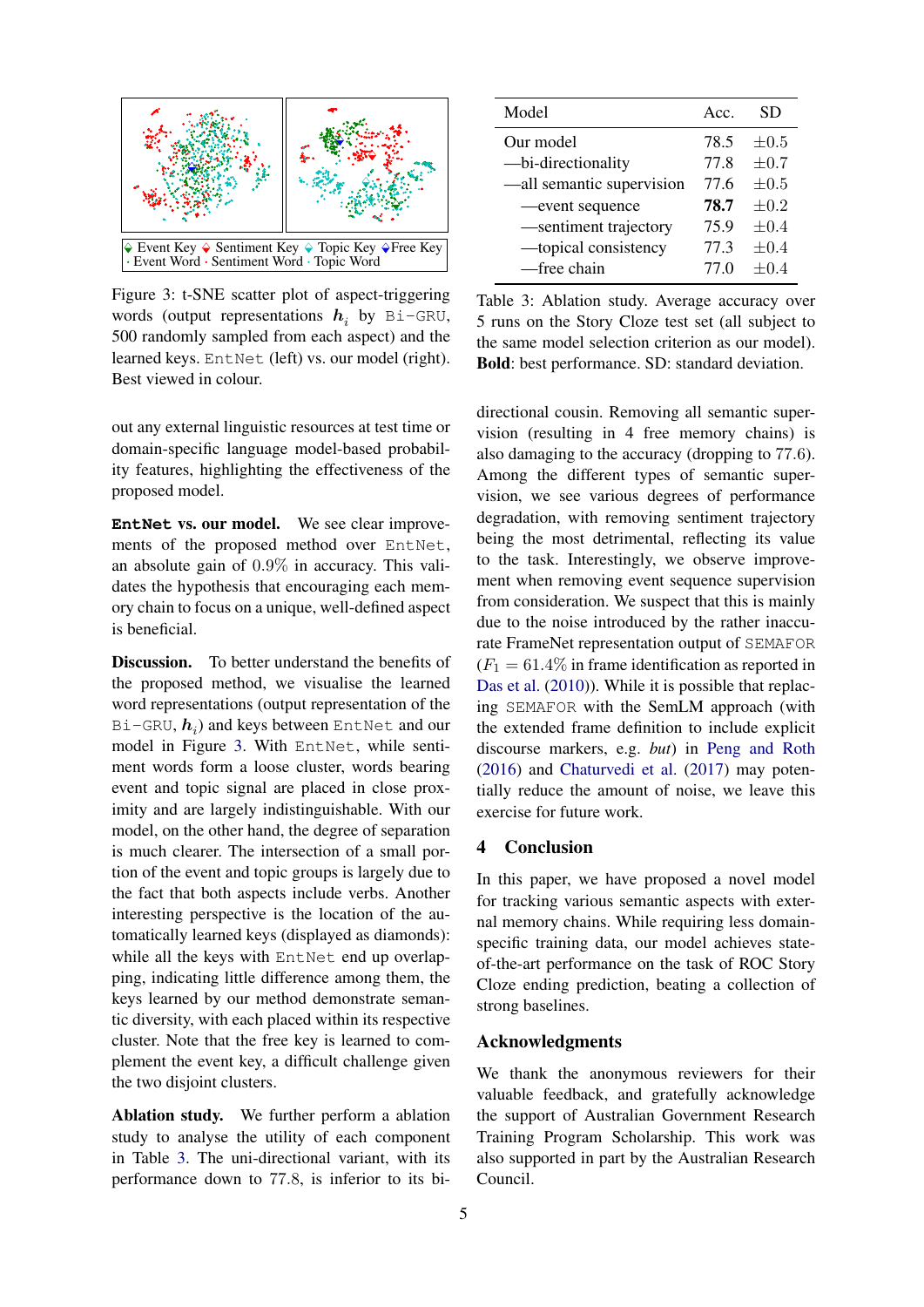#### References

- <span id="page-5-17"></span>Martín Abadi, Ashish Agarwal, Paul Barham, Eugene Brevdo, Zhifeng Chen, Craig Citro, Greg S. Corrado, Andy Davis, Jeffrey Dean, Matthieu Devin, Sanjay Ghemawat, Ian Goodfellow, Andrew Harp, Geoffrey Irving, Michael Isard, Yangqing Jia, Rafal Jozefowicz, Lukasz Kaiser, Manjunath Kudlur, Josh Levenberg, Dandelion Mané, Rajat Monga, Sherry Moore, Derek Murray, Chris Olah, Mike Schuster, Jonathon Shlens, Benoit Steiner, Ilya Sutskever, Kunal Talwar, Paul Tucker, Vincent Vanhoucke, Vijay Vasudevan, Fernanda Viegas, Oriol Vinyals, Pete ´ Warden, Martin Wattenberg, Martin Wicke, Yuan Yu, and Xiaoqiang Zheng. 2015. [TensorFlow:](https://www.tensorflow.org/) [Large-scale machine learning on heterogeneous sys](https://www.tensorflow.org/)[tems.](https://www.tensorflow.org/) Software available from tensorflow.org.
- <span id="page-5-4"></span>Michael Bugert, Yevgeniy Puzikov, Andreas Rücklé, Judith Eckle-Kohler, Teresa Martin, Eugenio Martínez-Cámara, Daniil Sorokin, Maxime Peyrard, and Iryna Gurevych. 2017. LSDSem 2017: Exploring data generation methods for the story cloze test. In *Proceedings of the 2nd Workshop on Linking Models of Lexical, Sentential and Discourse-level Semantics (LSDSem 2017)*, pages 56–61, Valencia, Spain.
- <span id="page-5-0"></span>Eugene Charniak. 1972. Toward a model of children"s story comprehension. Technical report, Massachusetts Institute of Technology, Cambridge, USA.
- <span id="page-5-2"></span>Snigdha Chaturvedi, Haoruo Peng, and Dan Roth. 2017. Story comprehension for predicting what happens next. In *Proceedings of the 2017 Conference on Empirical Methods in Natural Language Processing (EMNLP 2017)*, pages 1603–1614, Copenhagen, Denmark.
- <span id="page-5-11"></span>Danqi Chen and Christopher Manning. 2014. A fast and accurate dependency parser using neural networks. In *Proceedings of the 2014 Conference on Empirical Methods in Natural Language Processing (EMNLP 2014)*, pages 740–750, Doha, Qatar.
- <span id="page-5-6"></span>Junyoung Chung, Caglar Gulcehre, KyungHyun Cho, and Yoshua Bengio. 2014. Empirical evaluation of gated recurrent neural networks on sequence modeling. In *Proceedings of the NIPS 2014 Deep Learning and Representation Learning Workshop*.
- <span id="page-5-8"></span>Dipanjan Das, Nathan Schneider, Desai Chen, and Noah A. Smith. 2010. Probabilistic frame-semantic parsing. In *Human Language Technologies: The 2010 Annual Conference of the North American Chapter of the Association for Computational Linguistics (NAACL-HLT 2010)*, pages 948–956, Los Angeles, USA.
- <span id="page-5-15"></span>Yarin Gal and Zoubin Ghahramani. 2016. A theoretically grounded application of dropout in recurrent neural networks. In *Proceedings of Advances in Neural Information Processing Systems (NIPS 2016)*, pages 1027–1035, Barcelona, Spain.
- <span id="page-5-7"></span>Kaiming He, Xiangyu Zhang, Shaoqing Ren, and Jian Sun. 2015. Delving deep into rectifiers: Surpassing human-level performance on ImageNet classification. In *Proceedings of the 2015 IEEE International Conference on Computer Vision (ICCV 2015)*, pages 1026–1034, Washington, DC, USA.
- <span id="page-5-5"></span>Mikael Henaff, Jason Weston, Arthur Szlam, Antoine Bordes, and Yann LeCun. 2017. Tracking the world state with recurrent entity networks. In *Proceedings of the 5th International Conference on Learning Representations (ICLR 2017)*, Toulon, France.
- <span id="page-5-9"></span>Bing Liu, Minqing Hu, and Junsheng Cheng. 2005. Opinion observer: analyzing and comparing opinions on the web. In *Proceedings of the 14th International Conference on World Wide Web (WWW 2005)*, pages 342–351, Chiba, Japan.
- <span id="page-5-10"></span>Christopher D. Manning, Mihai Surdeanu, John Bauer, Jenny Finkel, Steven J. Bethard, and David Mc-Closky. 2014. The Stanford CoreNLP natural language processing toolkit. In *Association for Computational Linguistics (ACL) System Demonstrations*, pages 55–60.
- <span id="page-5-14"></span>H. Brendan McMahan, Gary Holt, David Sculley, Michael Young, Dietmar Ebner, Julian Grady, Lan Nie, Todd Phillips, Eugene Davydov, Daniel Golovin, et al. 2013. Ad click prediction: A view from the trenches. In *Proceedings of the 19th ACM SIGKDD International Conference on Knowledge Discovery and Data Mining (KDD 2013)*, pages 1222–1230, Chicago, USA.
- <span id="page-5-16"></span>Gábor Melis, Chris Dyer, and Phil Blunsom. 2018. On the state of the art of evaluation in neural language models. In *Proceedings of the 6th International Conference on Learning Representations (ICLR 2018)*, Vancouver, Canada.
- <span id="page-5-3"></span>Todor Mihaylov and Anette Frank. 2017. Story cloze ending selection baselines and data examination. In *Proceedings of the 2nd Workshop on Linking Models of Lexical, Sentential and Discourse-level Semantics (LSDSem 2017)*, pages 87–92, Valencia, Spain.
- <span id="page-5-12"></span>Tomas Mikolov, Kai Chen, Greg Corrado, and Jeffrey Dean. 2013a. Efficient estimation of word representations in vector space. In *Proceedings of the 1st International Conference on Learning Representations (ICLR 2013)*, Scottsdale, USA.
- <span id="page-5-13"></span>Tomas Mikolov, Ilya Sutskever, Kai Chen, Greg Corrado, and Jeff Dean. 2013b. Distributed representations of words and phrases and their compositionality. In *Proceedings of the 27th Annual Conference on Neural Information Processing Systems (NIPS 2013)*, pages 3111–3119, Stateline, USA.
- <span id="page-5-1"></span>Nasrin Mostafazadeh, Nathanael Chambers, Xiaodong He, Devi Parikh, Dhruv Batra, Lucy Vanderwende, Pushmeet Kohli, and James Allen. 2016. A corpus and cloze evaluation for deeper understanding of commonsense stories. In *Proceedings of the 2016*